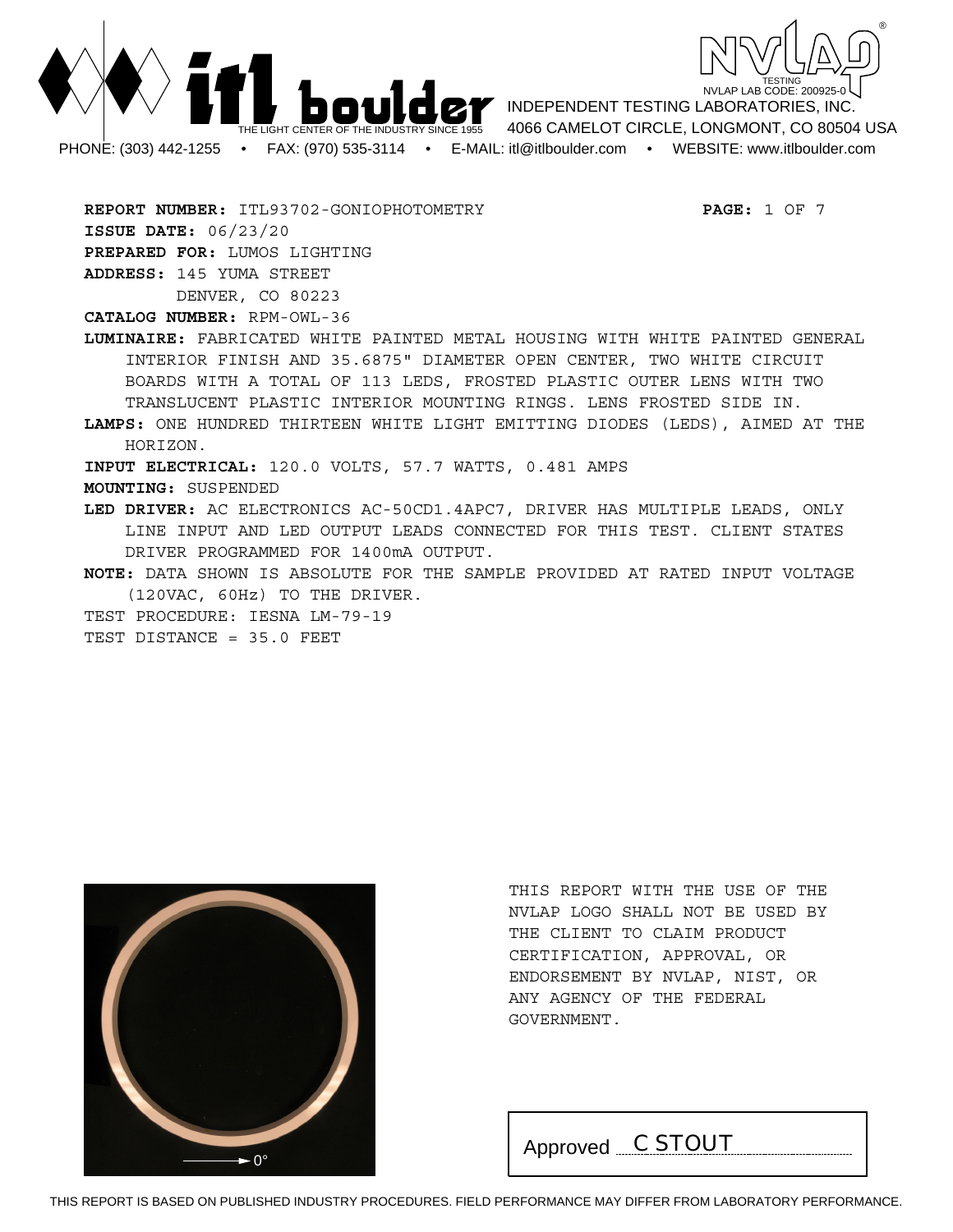

**REPORT NUMBER:** ITL93702-GONIOPHOTOMETRY **PAGE:** 2 OF 7 **ISSUE DATE:** 06/23/20 **PREPARED FOR:** LUMOS LIGHTING **CATALOG NUMBER:** RPM-OWL-36

THE LIGHT CENT

|             | CANDELA DISTRIBUTION |            |            |                  |            | FLUX |
|-------------|----------------------|------------|------------|------------------|------------|------|
|             | 0.0                  | 22.5       | 45.0       | 67.5             | 90.0       |      |
| 0           | 33                   | 33         | 33         | 33               | 33         |      |
| 5           | 37                   | 37         | 38         | 39               | 39         | 5    |
| 15          | 95                   | 96         | 97         | 97               | 97         | 29   |
| 25          | 174                  | 174        | 174        | 174              | 174        | 82   |
| 35          | 262                  | 261        | 261        | 259              | 259        | 165  |
| 45          | 354                  | 353        | 352        | 350              | 349        | 273  |
| 55          | 444                  | 444        | 443        | 440              | 440        | 397  |
| 65          | 533                  | 533        | 531        | 529              | 530        | 526  |
| 75          | 599                  | 599        | 600        | 598              | 599        | 632  |
| 85          | 636                  | 637        | 639        | 639              | 640        | 695  |
| 90<br>95    | 640<br>644           | 642<br>646 | 645<br>648 | 647<br>651       | 648<br>652 | 704  |
| 105         | 605                  | 606        | 611        | 614              | 616        | 644  |
| 115         | 531                  | 533        | 539        | 543              | 547        | 535  |
| 125         | 446                  | 449        | 454        | 458              | 461        | 407  |
| 135         | 356                  | 357        | 361        | 365              | 367        | 281  |
| 145         | 264                  | 264        | 267        | 270              | 272        | 169  |
| 155         | 176                  | 177        | 178        | 179              | 181        | 84   |
| 165         | 97                   | 98         | 98         | 99               | 99         | 29   |
| 175         | 38                   | 38         | 38         | 38               | 38         | 5    |
| 180         | 30                   | 30         | 30         | 30               | 30         |      |
|             | ZONAL LUMEN SUMMARY  |            |            |                  |            |      |
| ZONE        |                      | LUMENS     |            | <b>&amp;FIXT</b> |            |      |
| $0 -$<br>30 |                      |            | 115        |                  | 2.0        |      |
| $0 -$       | -40                  |            | 280        |                  | 4.9        |      |
| $0 -$       | -60                  |            | 950        |                  | 16.8       |      |
| $0 - 90$    |                      |            | 2804       | 49.5             |            |      |
| $90 - 120$  |                      |            | 1882       | 33.3             |            |      |
| $90 - 130$  |                      |            | 2290       | 40.4             |            |      |

90-150 2740 48.4

0-180 5661 100.0

PLANE : 0-DEG 90-DEG

 $EFFICK = 98.1 lm/W$ 

CIE TYPE - GENERAL DIFFUSE

 $90 - 180$ 



180° 165° 150° 135°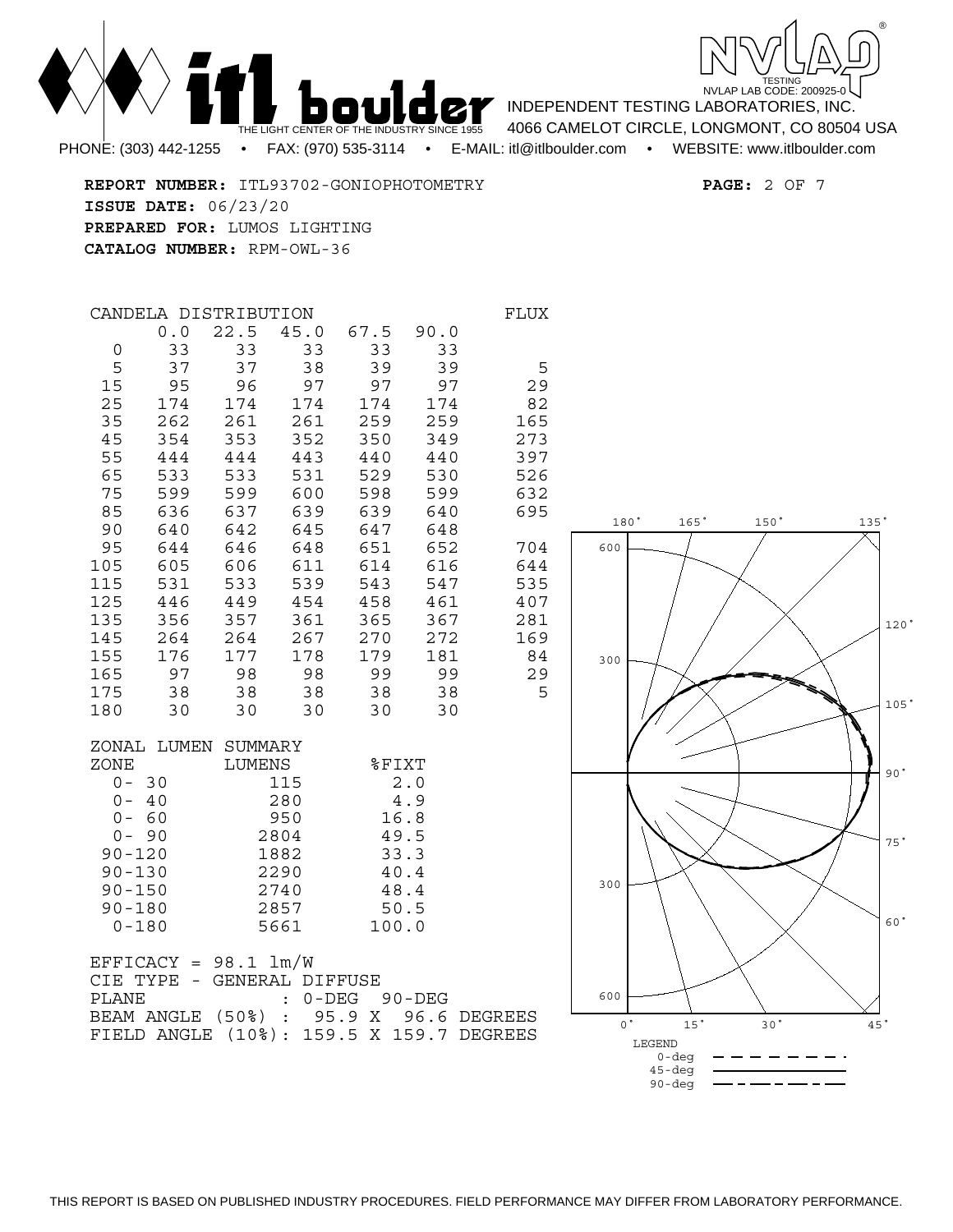



**REPORT NUMBER:** ITL93702-GONIOPHOTOMETRY **PAGE:** 3 OF 7 **ISSUE DATE:** 06/23/20 **PREPARED FOR:** LUMOS LIGHTING **CATALOG NUMBER:** RPM-OWL-36

|        |      | LUMINANCE DATA IN CANDELA/SO M |      |
|--------|------|--------------------------------|------|
|        |      | ANGLE AVERAGE AVERAGE AVERAGE  |      |
| IN DEG |      | $0$ -DEG 45-DEG 90-DEG         |      |
| 45     | 549. | 546.                           | 541. |
| 55     | 689. | 687.                           | 683. |
| 65     | 827. | 824.                           | 822. |
| 75     | 929. | 931.                           | 929. |
| 85     | 987. | 991.                           | 993. |

THIS REPORT IS BASED ON PUBLISHED INDUSTRY PROCEDURES. FIELD PERFORMANCE MAY DIFFER FROM LABORATORY PERFORMANCE.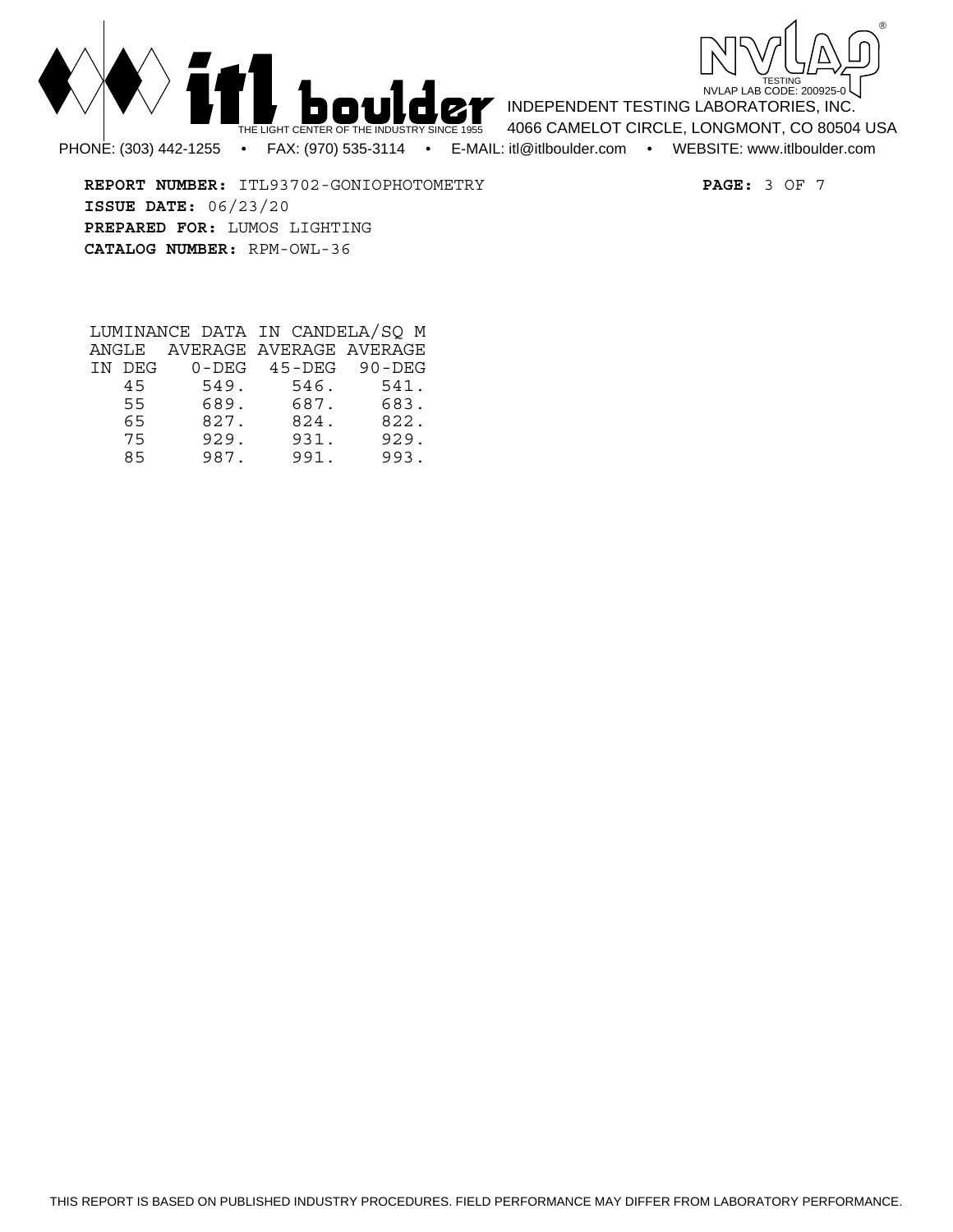



PHONE: (303) 442-1255 • FAX: (970) 535-3114 • E-MAIL: itl@itlboulder.com • WEBSITE: www.itlboulder.com

INDEPENDENT TESTING LABORATORIES, INC. 4066 CAMELOT CIRCLE, LONGMONT, CO 80504 USA

**REPORT NUMBER:** ITL93702-GONIOPHOTOMETRY **PAGE:** 4 OF 7 **ISSUE DATE:** 06/23/20 **PREPARED FOR:** LUMOS LIGHTING **CATALOG NUMBER:** RPM-OWL-36

## CANDELA DISTRIBUTION

|                     |            |            |            |            | ᅭᅐ         |
|---------------------|------------|------------|------------|------------|------------|
|                     | 0.0        | 22.5       | 45.0       | 67.5       | 90.0       |
| 0.0                 | 33         | 33         | 33         | 33         | 33         |
| 5.0                 | 37         | 37         | 38         | 39         | 39         |
| 10.0                | 63         | 63         | 64         | 65         | 64         |
| 15.0                | 95         | 96         | 97         | 97         | 97         |
| 20.0                | 133        | 134        | 134        | 134        | 134        |
| 25.0                | 174        | 174        | 174        | 174        | 174        |
| 30.0                | 216        | 217        | 217        | 215        | 216        |
| 35.0                | 262        | 261        | 261        | 259        | 259        |
| 40.0                | 306        | 307        | 306        | 304        | 303        |
| 45.0                | 354        | 353        | 352        | 350        | 349        |
| 50.0                | 400        | 400        | 399        | 395        | 394        |
| 55.0                | 444        | 444        | 443        | 440        | 440        |
| 60.0                | 488        | 488        | 488        | 485        | 484        |
| 65.0                | 533        | 533        | 531        | 529        | 530        |
| 70.0<br>75.0        | 569        | 569        | 569        | 567        | 567        |
| 80.0                | 599<br>622 | 599<br>622 | 600<br>624 | 598<br>623 | 599<br>623 |
| 85.0                | 636        | 637        | 639        | 639        | 640        |
| 90.0                | 640        | 642        | 645        | 647        | 648        |
| 95.0                | 644        | 646        | 648        | 651        | 652        |
| 100.0               | 628        | 629        | 632        | 635        | 637        |
| 105.0               | 605        | 606        | 611        | 614        | 616        |
| 110.0               | 571        | 574        | 578        | 583        | 584        |
| 115.0               | 531        | 533        | 539        | 543        | 547        |
| 120.0               | 489        | 492        | 498        | 503        | 505        |
| 125.0               | 446        | 449        | 454        | 458        | 461        |
| 130.0               | 401        | 403        | 408        | 411        | 413        |
| 135.0               | 356        | 357        | 361        | 365        | 367        |
| 140.0               | 310        | 312        | 315        | 317        | 320        |
| 145.0               | 264        | 264        | 267        | 270        | 272        |
| 150.0               | 219        | 220        | 222        | 225        | 226        |
| 155.0               | 176        | 177        | 178        | 179        | 181        |
| 160.0               | 134        | 136        | 136        | 138        | 138        |
| 165.<br>0           | 97         | 98         | 98         | 99         | 99         |
| 170.<br>$\mathbf 0$ | 65         | 65         | 65         | 65         | 65         |
| 175.<br>$\mathbf 0$ | 38         | 38         | 38         | 38         | 38         |
| 180.0               | 30         | 30         | 30         | 30         | 30         |

LATERAL ANGLE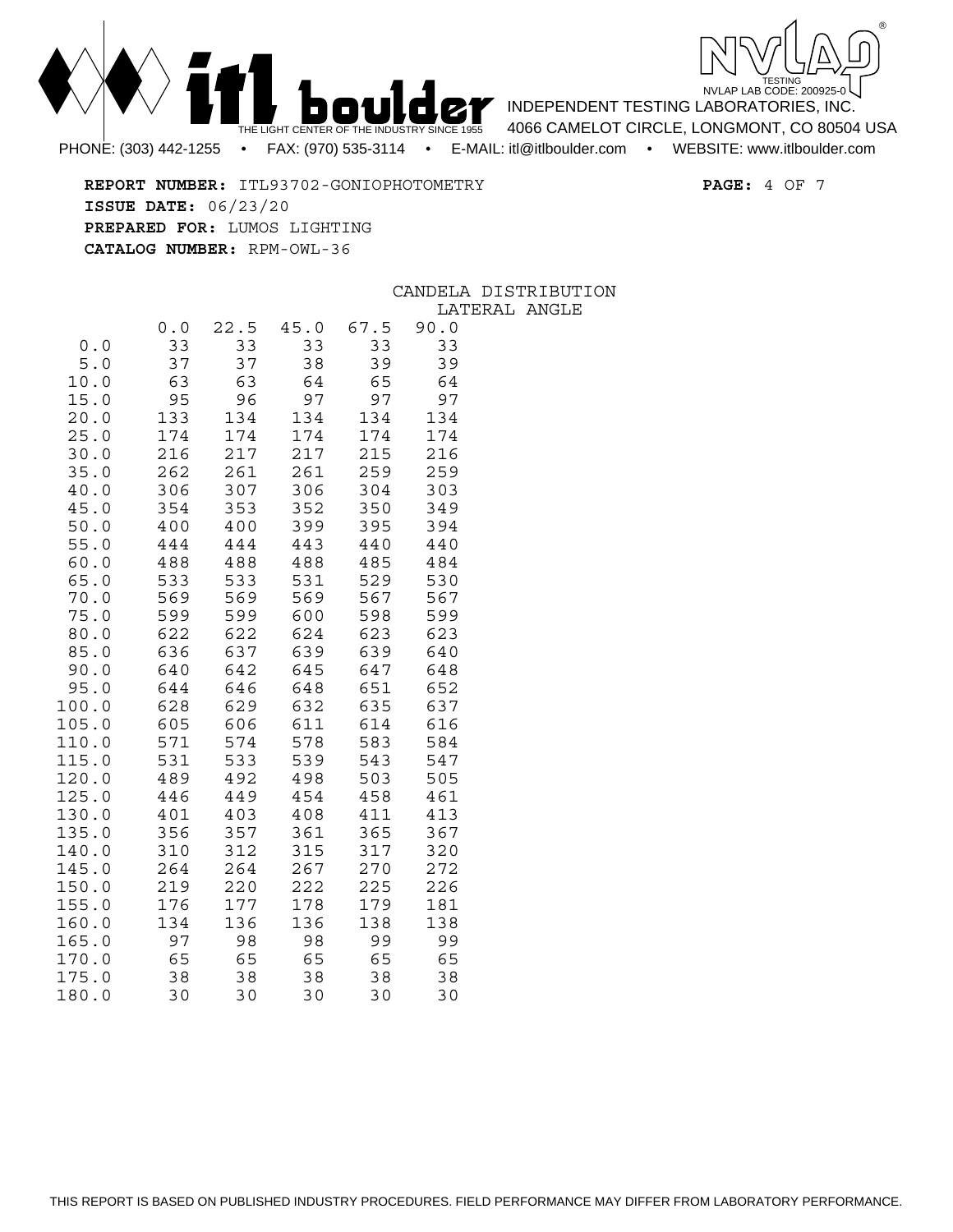



INDEPENDENT TESTING LABORATORIES, INC. 4066 CAMELOT CIRCLE, LONGMONT, CO 80504 USA

**REPORT NUMBER:** ITL93702-GONIOPHOTOMETRY **PAGE:** 5 OF 7 **ISSUE DATE:** 06/23/20 **PREPARED FOR:** LUMOS LIGHTING **CATALOG NUMBER:** RPM-OWL-36

| 5-DEGREE            |    |                     |  |  |  |  |  |  |  |
|---------------------|----|---------------------|--|--|--|--|--|--|--|
|                     |    | ZONAL LUMEN SUMMARY |  |  |  |  |  |  |  |
| 0 -                 | 5  | 1                   |  |  |  |  |  |  |  |
| $5-$                | 10 | 4                   |  |  |  |  |  |  |  |
| $10 -$              | 15 | 10                  |  |  |  |  |  |  |  |
| $15 -$              | 20 | 19                  |  |  |  |  |  |  |  |
| $20 -$              | 25 | 32                  |  |  |  |  |  |  |  |
| $25 -$              | 30 | 49                  |  |  |  |  |  |  |  |
| $30 -$              | 35 | 70                  |  |  |  |  |  |  |  |
| $35 -$              | 40 | 94                  |  |  |  |  |  |  |  |
| $40 -$              | 45 | 122                 |  |  |  |  |  |  |  |
| $45 -$              | 50 | 152                 |  |  |  |  |  |  |  |
| $50 -$              | 55 | 183                 |  |  |  |  |  |  |  |
| $55 -$              | 60 | 215                 |  |  |  |  |  |  |  |
| $60 - 65$           |    | 248                 |  |  |  |  |  |  |  |
| $65 -$<br>$70 - 75$ | 70 | 279                 |  |  |  |  |  |  |  |
| $75 -$              | 80 | 305                 |  |  |  |  |  |  |  |
| $80 - 85$           |    | 327<br>343          |  |  |  |  |  |  |  |
| $85 - 90$           |    | 352                 |  |  |  |  |  |  |  |
| $90 -$              | 95 | 355                 |  |  |  |  |  |  |  |
| $95 - 100$          |    | 348                 |  |  |  |  |  |  |  |
| $100 - 105$         |    | 333                 |  |  |  |  |  |  |  |
| $105 - 110$         |    | 311                 |  |  |  |  |  |  |  |
| $110 - 115$         |    | 283                 |  |  |  |  |  |  |  |
| 115-120             |    | 252                 |  |  |  |  |  |  |  |
| $120 - 125$         |    | 220                 |  |  |  |  |  |  |  |
| $125 - 130$         |    | 187                 |  |  |  |  |  |  |  |
| 130-135             |    | 155                 |  |  |  |  |  |  |  |
| $135 - 140$         |    | 125                 |  |  |  |  |  |  |  |
| $140 - 145$         |    | 97                  |  |  |  |  |  |  |  |
| $145 - 150$         |    | 72                  |  |  |  |  |  |  |  |
| $150 - 155$         |    | 51                  |  |  |  |  |  |  |  |
| 155-160             |    | 33                  |  |  |  |  |  |  |  |
| 160-165             |    | 19                  |  |  |  |  |  |  |  |
| $165 - 170$         |    | 10                  |  |  |  |  |  |  |  |
| $170 - 175$         |    | 4                   |  |  |  |  |  |  |  |
| 175-180             |    | 1                   |  |  |  |  |  |  |  |

| 10-DEGREE   |      |         |
|-------------|------|---------|
| ZONAL LUMEN |      | SUMMARY |
| 0           | 10   | 5       |
| 0 –         | 20   | 33      |
| 0 –         | 30   | 115     |
| 0 –         | - 40 | 280     |
| 0 –         | 50   | 553     |
| 0 –         | - 60 | 950     |
| $0 -$       | 70   | 1477    |
| 0 –         | 80   | 2109    |
| $0 -$       | 90   | 2804    |
| $0 - 100$   |      | 3507    |
| 0-110       |      | 4151    |
| 0-120       |      | 4686    |
| $0 - 130$   |      | 5093    |
| 0-140       |      | 5374    |
| $0 - 150$   |      | 5543    |
| $0 - 160$   |      | 5627    |
| $0 - 170$   |      | 5656    |
| 0-180       |      | 5661    |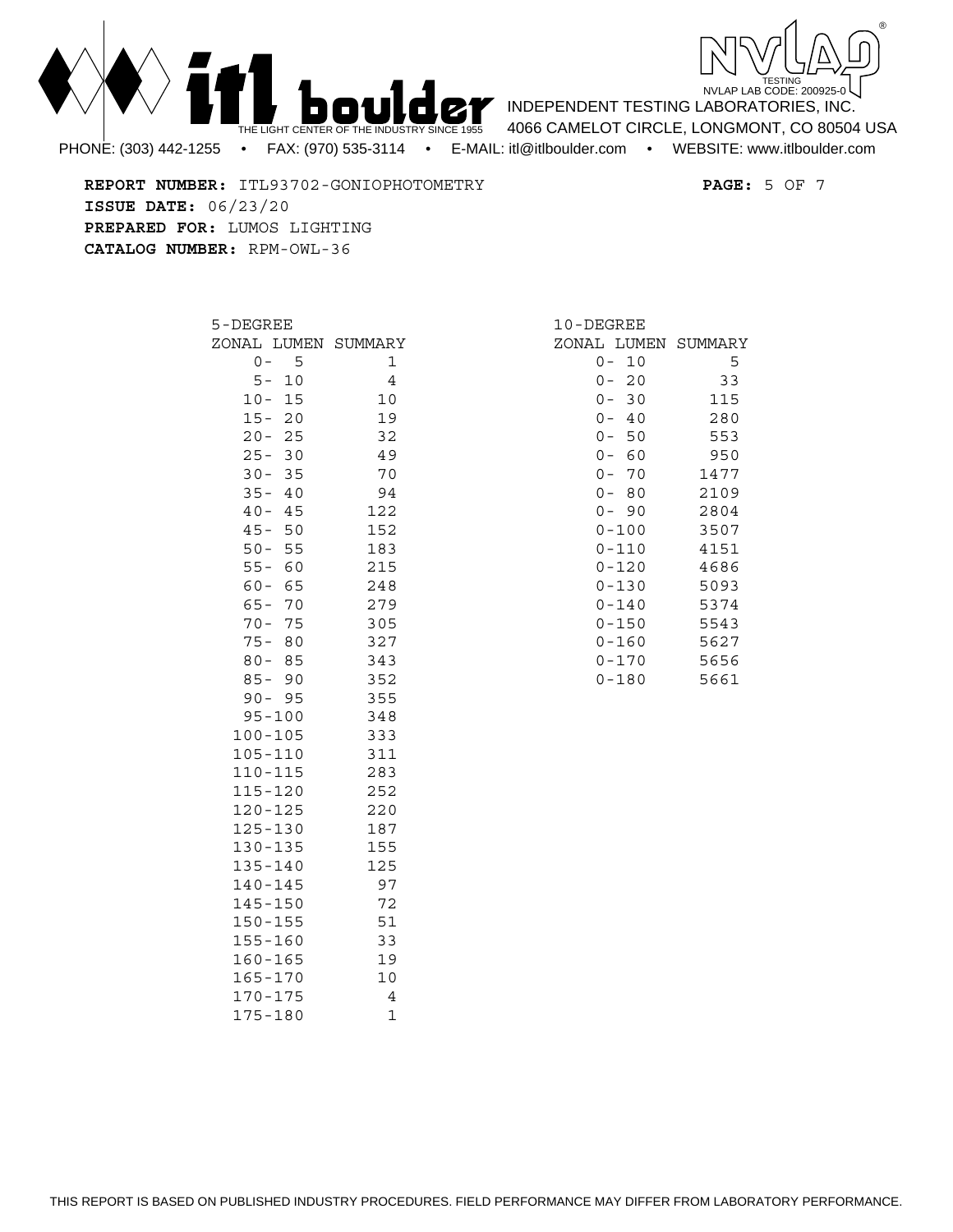



**REPORT NUMBER:** ITL93702-GONIOPHOTOMETRY **PAGE:** 6 OF 7 **ISSUE DATE:** 06/23/20 **PREPARED FOR:** LUMOS LIGHTING **CATALOG NUMBER:** RPM-OWL-36

COEFFICIENTS OF UTILIZATION - ZONAL CAVITY METHOD

EFFECTIVE FLOOR CAVITY REFLECTANCE 0.20

| RC            |              | 80 |             |     | 70          |          |  | 50         |  |    | 30         |    |     | 10       |    |                |
|---------------|--------------|----|-------------|-----|-------------|----------|--|------------|--|----|------------|----|-----|----------|----|----------------|
| RW            |              |    | 70 50 30 10 |     | 70 50 30 10 |          |  | 50 30 10   |  |    | 50 30 10   |    |     | 50 30 10 |    | 0              |
| 0             | 107107107107 |    |             |     | 99 99 99 99 |          |  | 83 83 83   |  |    | 69 69 69   |    |     | 56 56 56 |    | 50             |
|               |              |    | 91 84 78 72 | 83. |             | 77 71 66 |  | 63 59 55   |  |    | 51 48 44   |    |     | 39 37 34 |    | 29             |
| $\mathcal{L}$ |              |    | 81 70 62 54 |     | 73 64 56 50 |          |  | 52 46 41   |  |    | 41 37 32   |    |     | 31 28 24 |    | 19             |
| 3             |              |    | 72 60 50 42 |     | 65 54 46 39 |          |  | 44 37 32   |  |    | 34 29 25   |    |     | 26 22 18 |    | 14             |
| 4             |              |    | 65 52 42 34 |     | 59 47 38 31 |          |  | 38 31 25   |  |    | 30, 24, 20 |    |     | 22 18 14 |    | 10             |
| 5             |              |    | 59 45 35 28 |     | 53 41 32 26 |          |  | 33 26 21   |  |    | 26 20 16   |    |     | 19 15 11 |    | - 8            |
| 6             |              |    | 54 40 30 24 |     | 49 36 28 21 |          |  | 29 23 17   |  |    | 23 17 13   |    |     | 17 13    | -9 | 6              |
| 7             |              |    | 50 36 27 20 |     | 45 32 24 18 |          |  | 26 20 15   |  |    | 21 15 11   |    |     | 15 11    | -8 | 5              |
| 8             |              |    | 46 32 23 17 |     | 42 29 21 16 |          |  | 24 17 13   |  |    | 19 13 10   |    |     | 14 10    | -7 | $\overline{4}$ |
| 9             |              |    | 43 29 21 15 |     | 39 26 19 14 |          |  | 22 15 11   |  |    | 17 12      | -8 | 13  | 9        | 6  | 3              |
| 10            |              |    | 40 26 18 13 |     | 36 24 17 12 |          |  | 20, 14, 10 |  | 16 | - 11       | -7 | 12. | 8        | 5  | 3              |

ALL CANDELA, LUMENS, LUMINANCE, AND VCP VALUES IN THIS REPORT ARE BASED ON ABSOLUTE PHOTOMETRY. THE COEFFICIENT OF UTILIZATION VALUES ARE BASED ON THE TOTAL ABSOLUTE LUMEN OUTPUT OF THIS TEST SAMPLE.